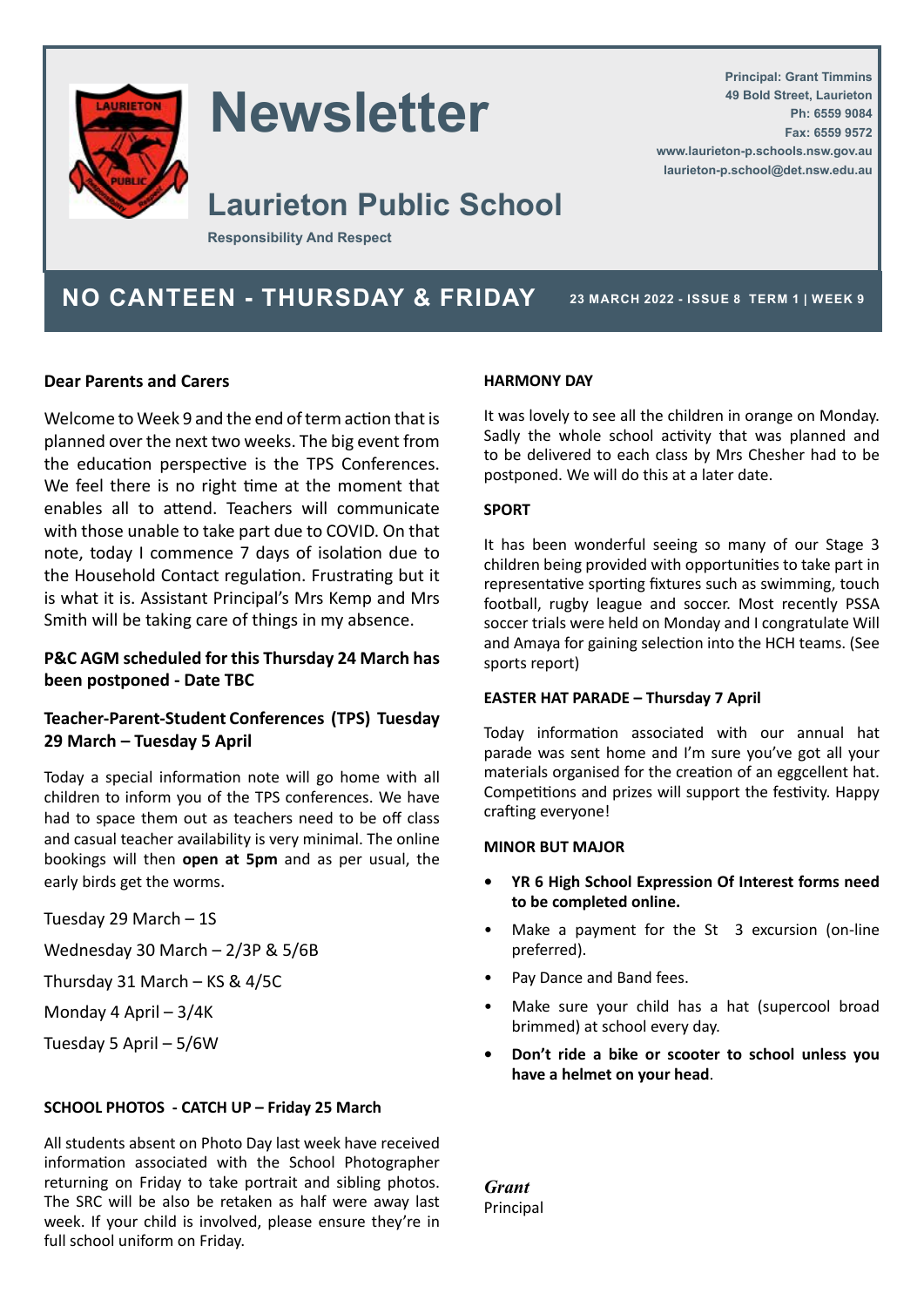#### **DATES FOR THE DIARY**

#### **2022 Term 1**

| <b>Thurs</b> | 24 Mar  | <b>NC Touch</b>                                                                    |
|--------------|---------|------------------------------------------------------------------------------------|
| Fri          | 25 Mar  | <b>Stage Assemblies</b><br><b>Infant 11.30am - KS</b><br>Primary 10.30am - 5/6B    |
| Fri          | 25 Mar  | <b>Primary Swimming \$6</b>                                                        |
| <b>Tues</b>  | 29 Mar  | <b>TPS - 1S</b>                                                                    |
| <b>Wed</b>   | 30 Mar  | TPS - 2/3P and 5/6B                                                                |
| <b>Thurs</b> | 31 Mar  | <b>Big Vegie Crunch</b><br>Green Mufti / Gold coin donation                        |
| <b>Thurs</b> | 31 Mar  | TPS - KS and 4/5C                                                                  |
| Fri          | 1 April | <b>LNC Soccer</b>                                                                  |
| Fri          | 1 April | <b>Primary Swimming \$6</b>                                                        |
| Mon          | 4 April | Stage 1 - Step Back in Time                                                        |
| <b>Mon</b>   | 4 April | <b>TPS - 3/4K</b>                                                                  |
| <b>Tues</b>  | 5 April | <b>TPS - 5/6W</b>                                                                  |
| <b>Wed</b>   | 6 April | <b>Responsibility &amp; Respect</b><br><b>Whole School Assembly</b><br>KS and 3/4K |
| <b>Wed</b>   | 6 April | <b>HCH Neball</b>                                                                  |
| <b>Thurs</b> | 7 April | <b>Easter Hat Parade</b>                                                           |
| Fri          | 8 April | Last Day of Term                                                                   |
|              |         |                                                                                    |



## **Get ready for The Big Vegie Crunch!**

This year Vegetable Week 2022 will run in Week 10 from Monday 28 to Friday 1 April.

In an effort to encourage children to eat more vegetables we will be holding the Big Vegie Crunch on Thursday 31 March at 10 am. Our school will be joining hundreds of schools across NSW to break the record for the most students crunching vegetables simultaneously- and to get kids excited about vegetables!

The day will be a Mufti Day where the children will be able to wear **green** and bring a gold coin donation. All money raised will be used to upgrade our school vegetable garden and pallet gardens with new plants and seedlings as well as new gardening equipment.

What can you do to help?

- Encourage your child/ children to try a variety of vegetables in the lead up to the day.
- Pack a container of raw vegetables (not fruit this time) for your child to eat on Thursday 31 March
- Keep serving up the vegetables at home and in your children's lunchboxes!

So let's get crunching!

Leeanne Price Big Vegie Crunch Coordinator





Thank you **Year 6 - Have you paid for your Shirt? \$43 - due by the end of term**

### **MISSING SHIRTS**

If your child has represented our school in a sporting event, please check your cupboards, floors, under beds etc. We are missing several shirts and would appreciate them being returned ASAP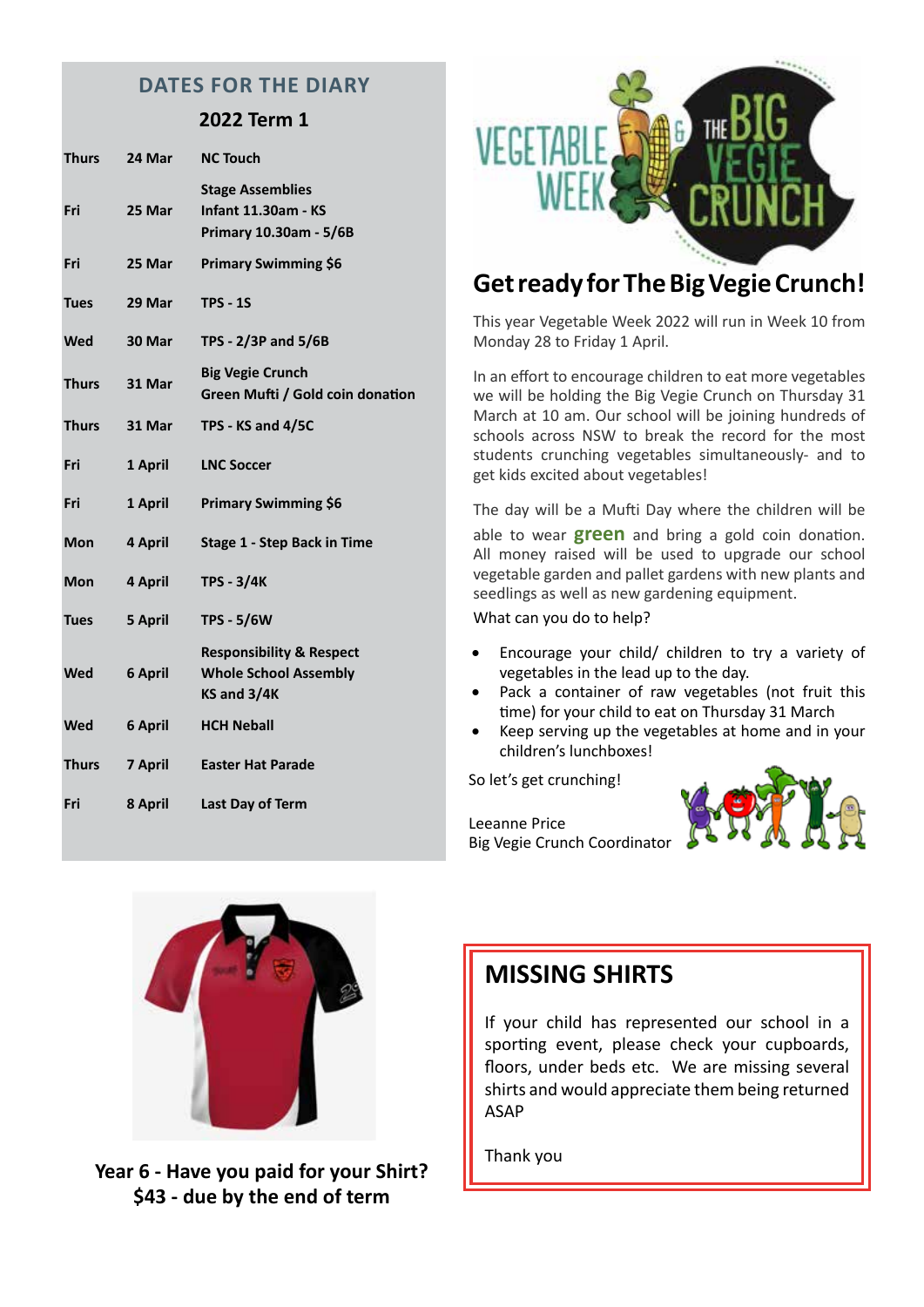# **Sport Update**

#### Swimming

Last Thursday, Darby, Finlay, Stella and Ila participated in the North Coast Swimming Carnival at Coffs Harbour. The North Coast Carnival comprises of students from as far south as Laurieton and stretching north to the Queensland border. It is always a very competitive carnival with the best swimmers gaining the opportunity to compete in the State Carnival.

Our four students proudly represented themselves and their school, producing some fantastic results which places them amongst the TOP 15 fastest swimmers on the North Coast for their age in their chosen event. A fantastic effort kids, you should be very proud.

Results below

- Stella 13<sup>th</sup> 11 Year Girls 50m Backstroke 15th 11 Year Girls 50m Freestyle
- Finlay  $12<sup>th</sup> 11$  Year Girls 50m Breaststroke
- Ila 14th Senior Girls 50m Backstroke

Darby  $-10^{th}$  11 Year 50m Breaststroke

#### Touch Football

Tomorrow, Amaya, Nash and Finlay will travel to Coffs Harbour to compete in the North Coast Touch Football Carnival. They will be trialling for a place in the North Coast Team. Best of Luck Nash, Finlay and Amaya.

#### Rugby League

Congratulations to Darby, Nash and Noah who were successful in gaining selection into the Hastings Camden Haven Rugby League Team. Darby and Noah were selected in the 11 Years division while Nash was selected in the Opens division. The three boys will now trial for a place in the Lower North Coast team on Friday.

#### Soccer

Last Monday Will and Amaya were successful in achieving selection into the Hastings Camden Haven Soccer Team. They will now trial for selection into the Lower North Coast Soccer team next Friday. Good luck Will and Amaya.

Jacob Cook